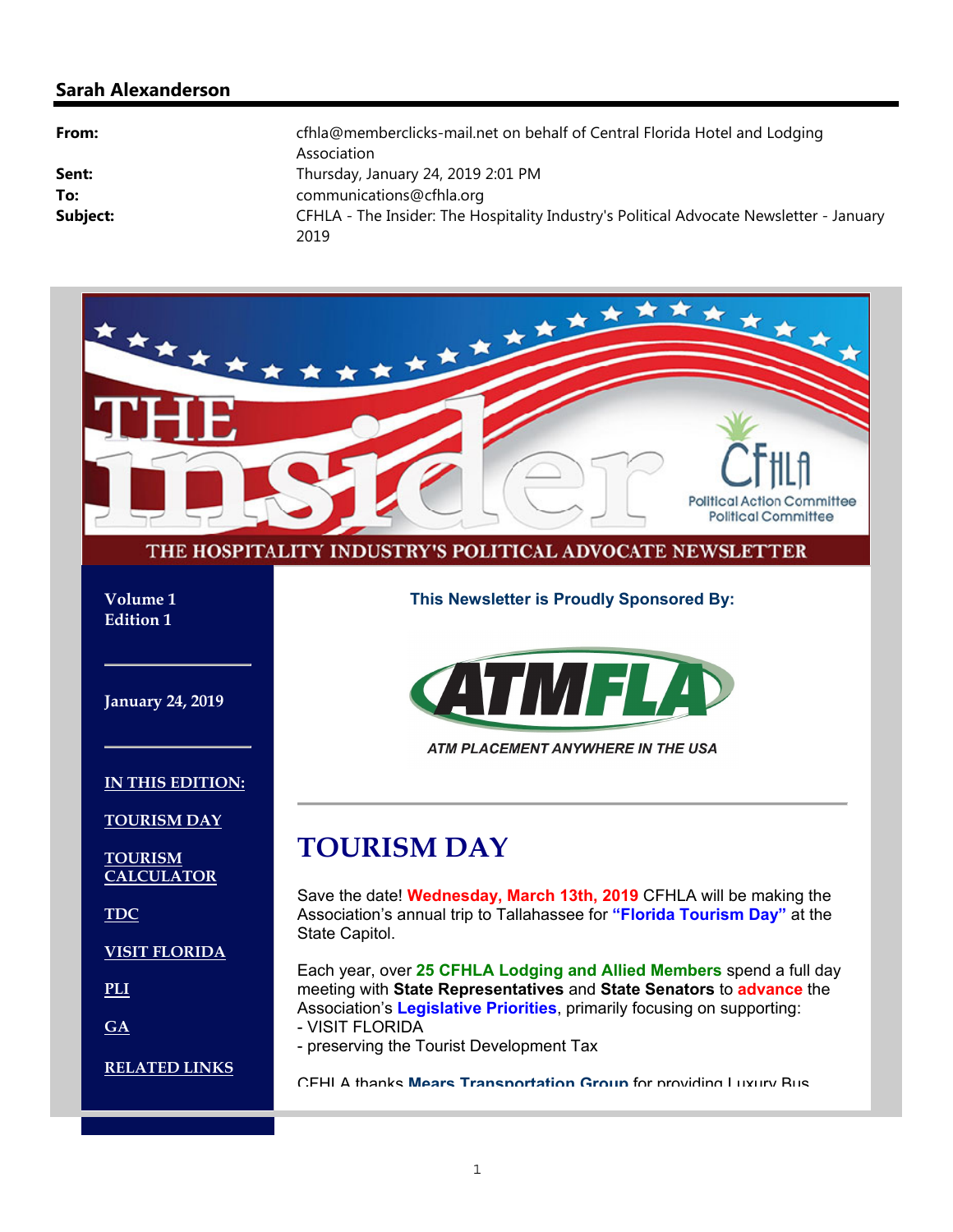#### **LINKS OF INTEREST**

**Florida Governor Rick Scott**

**State of Florida Senate**

**State of Florida House of Representatives**

**Orange County**

**Osceola County**

**Seminole County**

**City of Orlando**

**City of Kissimmee**

**City of Sanford**

If you are interested in attending this meaningful Tourism Advocacy Day with CFHLA, please contact CFHLA Public Policy Director, Rico Pasamba at publicpolicy@cfhla.org.

### **TOURISM CALCULATOR**

At the upcoming CFHLA Board Meeting on January 29, 2019, the **Central Florida "Tourism Calculator"** project will be introduced to CFHLA Leadership.

This long-awaited economic impact tool will provide an interactive webpage to visualize the **hospitality industry's effect on Central Florida**.

The "Tourism Calculator" will feature an economic analysis for the Central Florida "tri-county area" which includes **Orange, Osceola,** and **Seminole counties**. It will also include tourism impact analysis on the f**our (4) State Senate Districts** and the **fourteen (14) State House Districts** that encompass Central Florida.

The "Tourism Calculator" will be utilized as a **hospitality ambassador tool** for hospitality advocacy in our regional area.

This imperative data will be available on the **CFHLA website** following its release at the January 29, 2019 CFHLA Board Meeting.

# **TDC**

The **Tourism Development Councils** for **Orange, Osceola,** and **Seminole counties** are responsible for the oversight and representation of the Tourism Development Tax for their communities. The TDCs for these counties are represented by an **all-volunteer board** of professionals in the hospitality industry, community leaders, elected officials, and district representatives appointed by their respective elected official. CFHLA is proud to have our members volunteer their time to serve on their local TDC and to represent our industry and association.

On the **Orange County Tourism Development Council**, CFHLA has the following three (3) members serving on the board.

> **Dave Bartek Vice President of Operations Loews Hotels Universal Orlando**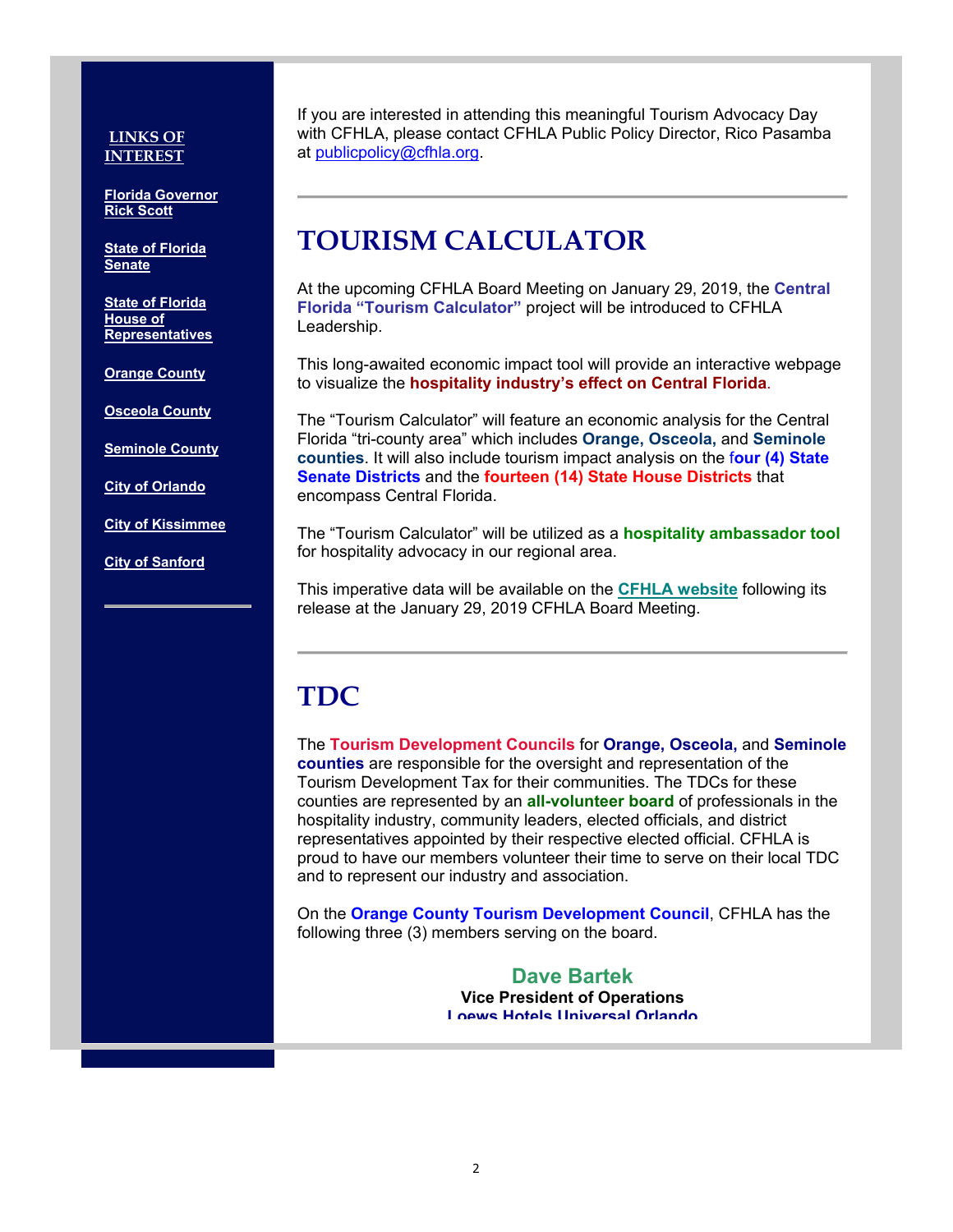

**Jorg Heyer General Manager Sheraton Vistana Villages**



**Jesse Martinez General Manager The Alfond Inn at Rollins**



On the **Osceola County Tourism Development Council**, CFHLA Board Member Brian Wong serves as Chairman.

#### **Brian Wong Owner / General Manager**

**Celebration Suites Hotel**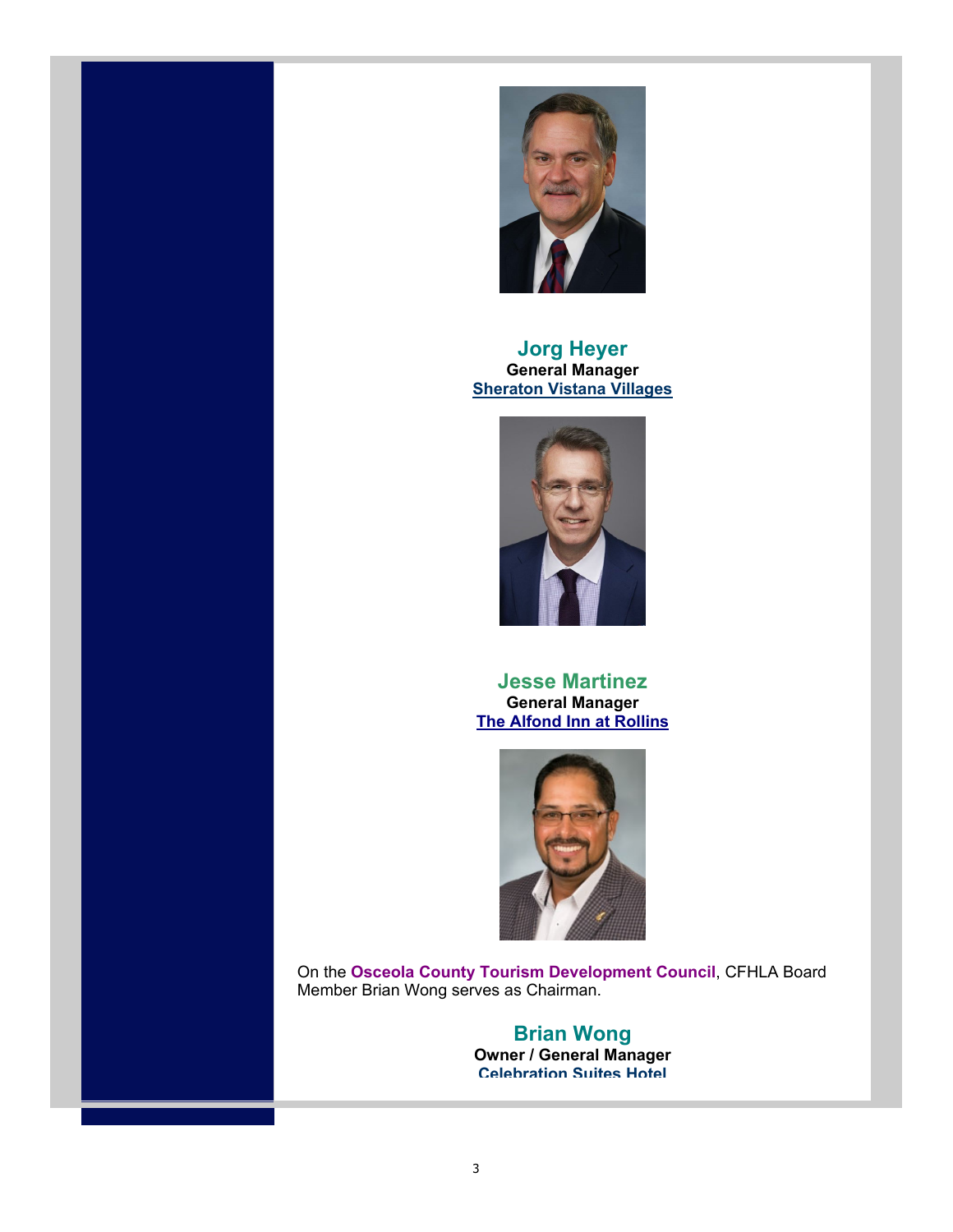

Lastly, on the **Seminole County Tourism Development Council**, CFHLA has the following three (3) members serving on the Board.

> **Frank Cirrincione General Manager Hilton Orlando / Altamonte Springs**



#### **Don Dougherty General Manager Westin Lake Mary Orlando North**



**Bruce Skwarlo General Manager Orlando Marriott Lake Mary**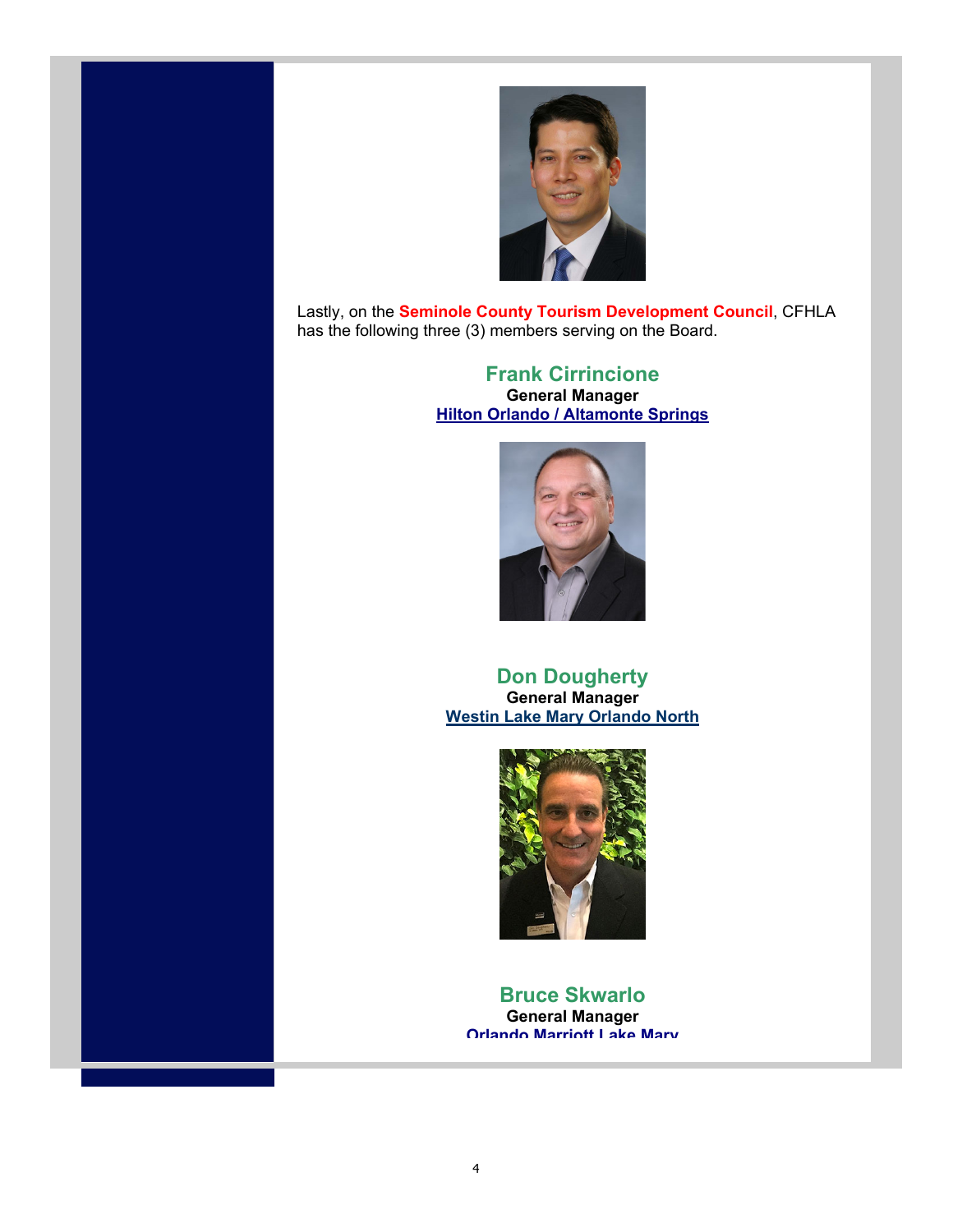

**Thank you** to our CFHLA members for volunteering to serve on their respective TDC and for their dedication to enhancing the community, and preserving the integrity of the TDT.

### **VISIT FLORIDA**

**VISIT FLORIDA** recently announced the official appointment of **Dana Young** as their new **CEO**. Dana Young was recommended by **Gov. Ron DeSantis** to fill the vacant position after he tapped former Visit Florida CEO, **Ken Lawson** to oversee **Florida's Department of Economic Opportunity (DEO)**. Dana Young previously served as an elected official in the Florida House of Representatives and the Florida Senate. During her last campaign for Florida Senate, District 18, Dana Young was endorsed by the CFHLA.

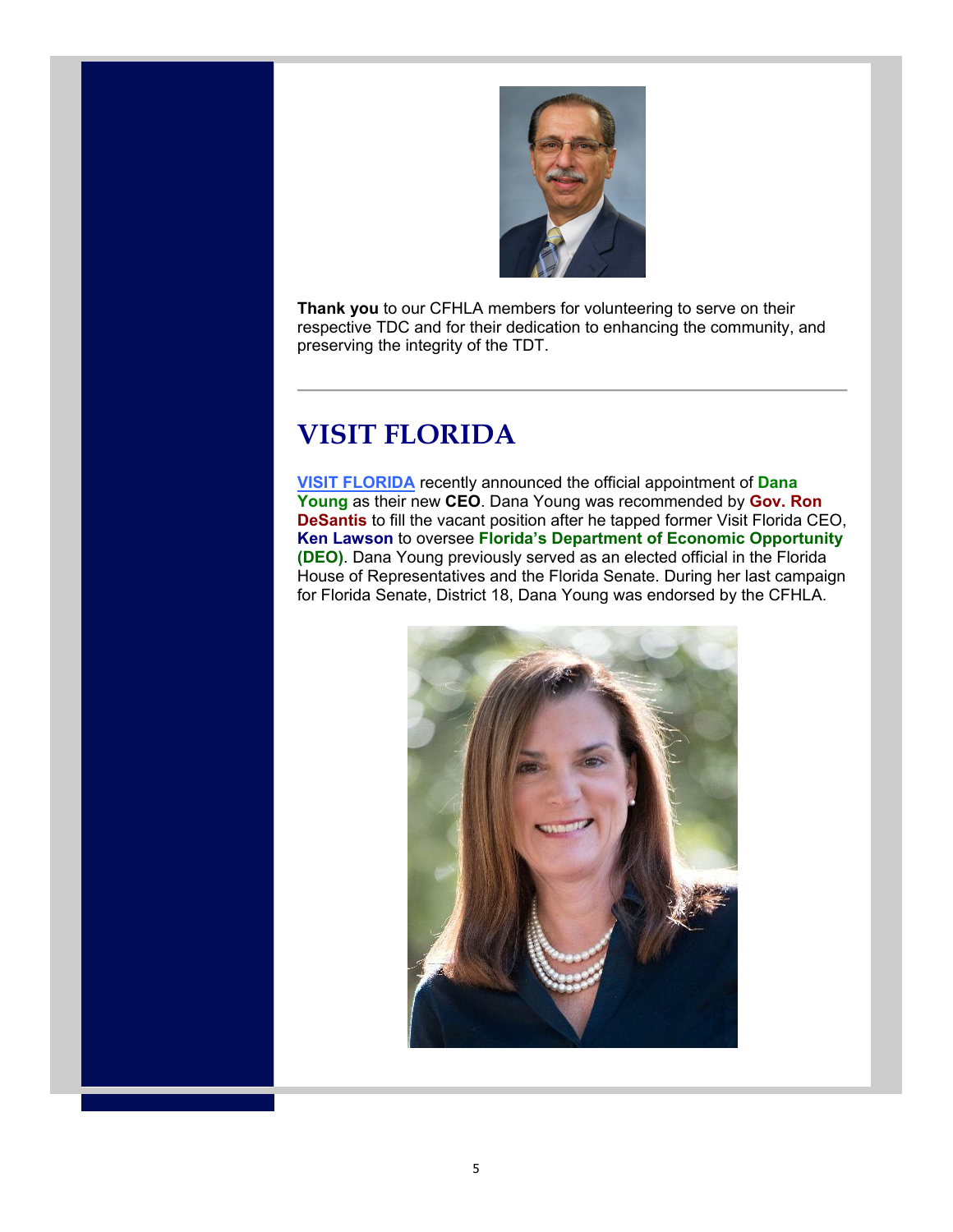# **PLI**

The **Orlando Economic Partnership** will be hosting its **Central Florida Political Leadership Institute** (PLI) starting in **April 2019**. PLI is a nonpartisan program managed through the Orlando Economic Partnership, designed for business-minded leaders who have an interest in exploring future public leadership opportunities – either as a political candidate or appointee to a government board or commission – and discovering how their experience and talent could address critical public-policy issues.

Graduates have been elected to serve as Mayors, Council Members, Commissioners, Legislators, School Board Members and Appointees.

This course begins with a two-day session on **Friday, April 12** and **Saturday, April 13 from 8:30 a.m. - 4 p.m.**

The program will then meet on the **fourth Thursday of the month from May through August from noon - 4 p.m**. The final class will be held **Thursday, September 12 from 9 a.m. - 4 p.m**. with a VIP networking reception and graduation.

**For your information, this opportunity - if selected - is Complimentary.**

**The Application Submission Deadline: 12 p.m. | Friday, February 22, 2019**

**Click here for more information and to access the application.** 

# **GA**

The **February CFHLA Governmental Affairs** luncheon guest will be **Commissioner Peggy Choudhry**, **Osceola County District 1**. Commissioner Choudhry recently announced her re-election campaign for the Osceola County Commission. She will discuss her new partnership with Salvation Army and proposed projects in her District. The meeting will be held at the **Melia Orlando Suite Hotel at Celebration**, thank you to our host and **GA Vice-Chair Duane Winjum!**

### **LINKS**

**Below please find news articles relating to the political interests of the Hospitality Industry:** 

**Board sets up Airbnb to be blacklisted as future state**